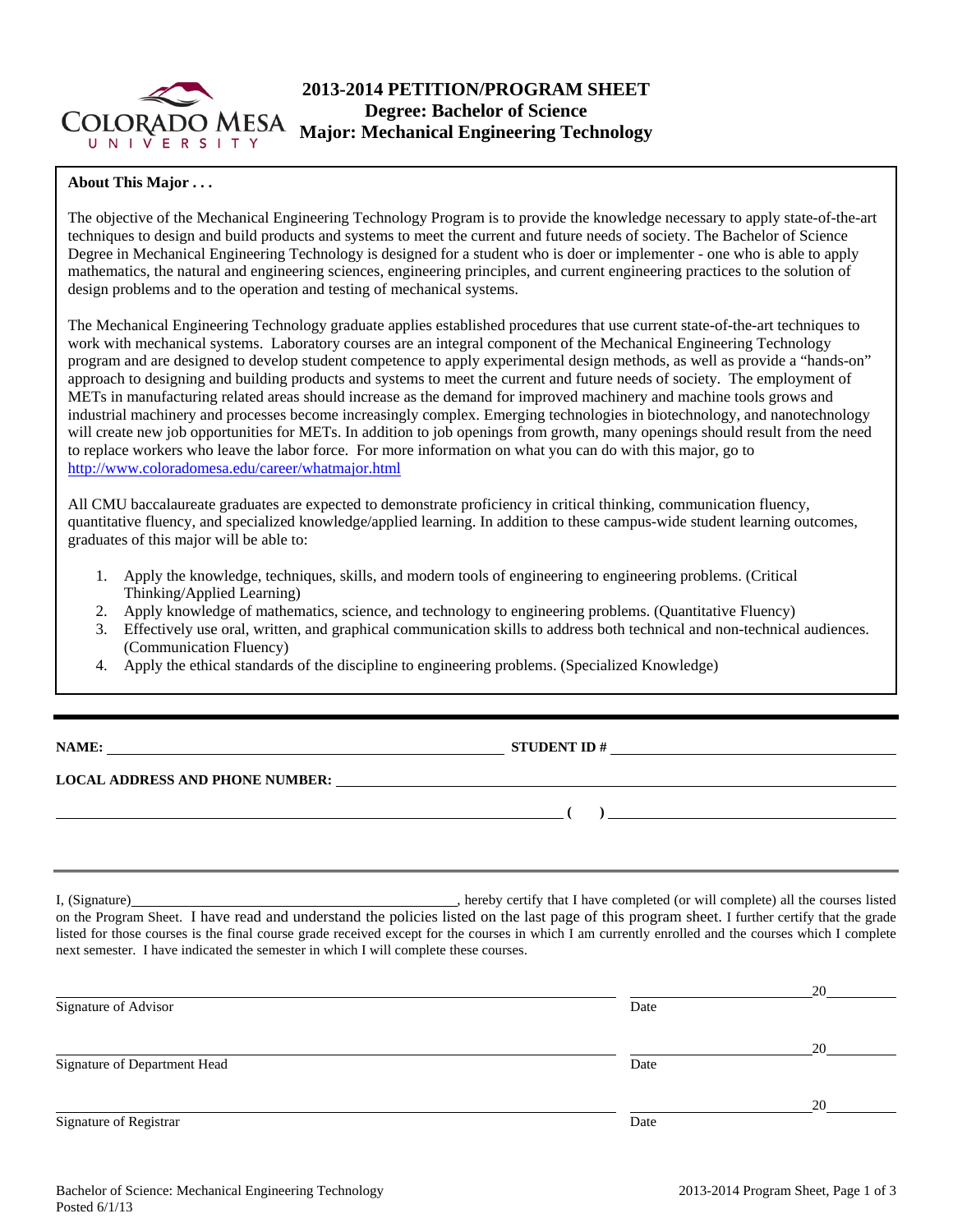| Student should work closely with a faculty advisor when selecting |
|-------------------------------------------------------------------|
| and scheduling courses prior to registration.                     |

Degree Requirements:

- 125 semester hours total (A minimum of 28 taken at CMU)
- 40 upper division credits (A minimum of 15 taken within the major at CMU)
- 2.00 cumulative GPA or higher in all CMU coursework
- 2.00 cumulative GPA or higher in coursework toward the major content area
- Pre-collegiate courses (usually numbered below 100) cannot be used for graduation.
- When filling out the program sheet a course can be used only once.
- A student must follow the CMU graduation requirements either from 1) the program sheet for the major in effect at the time the student officially declares a major; or 2) a program sheet for the major approved for a year subsequent to the year during which the student officially declares the major and is approved for the student by the department head. Because a program may have requirements specific to the degree, the student should check with the faculty advisor for additional criteria. It is the student's responsibility to be aware of, and follow, all requirements for the degree being pursued. Any exceptions or substitutions must be approved by the student's faculty advisor and Department Head.
- See the "Undergraduate Graduation Requirements" in the catalog for additional graduation information.

**GENERAL EDUCATION REQUIREMENTS** (31 semester hours) See the current catalog for a list of courses that fulfill the requirements below. If a course is on the general education list of options and a requirement for your major, you must use it to fulfill the major requirement and make a different selection within the general education requirement.

| Course No Title                                                             |   | Sem.hrs Grade Term |  |
|-----------------------------------------------------------------------------|---|--------------------|--|
| <b>English</b> (6 semester hours, must receive a grade of "C" or better and |   |                    |  |
| must be completed by the time the student has 60 semester hours.)           |   |                    |  |
| <b>ENGL 111 English Composition</b>                                         | 3 |                    |  |
| <b>ENGL 112 English Composition</b>                                         | 3 |                    |  |
| (ENGL 129, Honors English, may be substituted for ENGL 111 $\&$             |   |                    |  |
| <b>ENGL 112.)</b>                                                           |   |                    |  |
|                                                                             |   |                    |  |

**Math:** (3 semester hours, must receive a grade of "C" or better, must be completed by the time the student has 60 semester hours.)

MATH 119 Pre-Calculus 5\* \*3 credits apply to the General Ed requirements and 2 credit applies to

Foundation Courses

**Humanities** (3 semester hours) \_\_\_\_\_\_ \_\_\_\_ \_\_\_\_\_\_\_\_\_\_\_\_\_\_\_\_\_\_\_\_\_\_\_\_ \_\_\_\_ \_\_\_\_\_ \_\_\_\_\_\_\_\_

**Social and Behavioral Sciences** (6 semester hours) SOCI 120 Technology and Society 3

| <b>Natural Sciences</b> (7 semester hours, one course must include a lab) |  |  |  |  |  |
|---------------------------------------------------------------------------|--|--|--|--|--|
| PHYS 111/111L or PHYS 131/131L                                            |  |  |  |  |  |
| <b>PHYS</b>                                                               |  |  |  |  |  |
| <b>PHYS</b>                                                               |  |  |  |  |  |
| <b>CHEM 131 or CHEM 121</b>                                               |  |  |  |  |  |

\_\_\_\_\_\_ \_\_\_\_ \_\_\_\_\_\_\_\_\_\_\_\_\_\_\_\_\_\_\_\_\_\_\_\_ \_\_\_\_ \_\_\_\_\_ \_\_\_\_\_\_\_\_

| 4*<br><b>CHEM</b>                                                      |
|------------------------------------------------------------------------|
| *2 credits apply to the General Ed requirements and 2 credits apply to |
| <b>Foundation Courses</b>                                              |
| <b>History</b> (3 semester hours)                                      |
| <b>HIST</b>                                                            |

Course No Title Sem.hrs Grade Term/Trns **Fine Arts** (3 semester hours)

|          | <b>OTHER LOWER DIVISION REQUIREMENTS (6 semester hours)</b> |  |  |
|----------|-------------------------------------------------------------|--|--|
|          | <b>Kinesiology</b> (3 semester hours)                       |  |  |
| KINE 100 | Health and Wellness                                         |  |  |

\_\_\_\_\_\_ \_\_\_\_ \_\_\_\_\_\_\_\_\_\_\_\_\_\_\_\_\_\_\_\_\_\_\_\_ \_\_\_\_ \_\_\_\_\_ \_\_\_\_\_\_\_\_

| KINA        |                                           |  |
|-------------|-------------------------------------------|--|
| <b>KINA</b> |                                           |  |
|             | <b>Applied Studies</b> (3 semester hours) |  |
|             | SPCH 102 Speechmaking                     |  |

| <b>FOUNDATION COURSES</b> (22semester hours) Must complete with a |  |
|-------------------------------------------------------------------|--|
| "C" or higher.                                                    |  |

|                    | CHEM 131 or CHEM 121                                                   |      |  |
|--------------------|------------------------------------------------------------------------|------|--|
| <b>CHEM</b>        |                                                                        | $2*$ |  |
|                    | *2 credits apply to the General Ed requirements and 2 credits apply to |      |  |
| foundation courses |                                                                        |      |  |
|                    | CHEM 131L or CHEM 121L                                                 |      |  |
| CHEM               |                                                                        |      |  |
|                    | MAMT 115 Intro to Machine Shop                                         | 3    |  |
|                    | MATH 119 Pre-Calculus                                                  | $2*$ |  |
|                    | *3 credits apply to the General Ed requirements and 2 credits apply to |      |  |
| foundation courses |                                                                        |      |  |
|                    | MATH 135 Engineering Calculus I                                        | 4    |  |
|                    | MATH 136 Engineering Calculus II                                       |      |  |
|                    | STAT 200 Probability and Statistics                                    | 3    |  |
|                    | WELD 151 Industrial Welding                                            |      |  |

#### **MECHANICAL ENGINEERING TECHNOLOGY MAJOR**

**REQUIREMENTS** (66 semester hours) **Must** pass all courses with a grade of "C" or higher.

| grade of $C$ or might. |                                                      |   |  |
|------------------------|------------------------------------------------------|---|--|
|                        | <b>Basic Engineering Courses</b> (17 semester hours) |   |  |
| <b>ENGR 101</b>        | Introduction to Engineering                          | 2 |  |
| <b>ENGR 125</b>        | CAD and Fabrication                                  | 3 |  |
| <b>ENGR 140</b>        | First-Year Engr. Projects                            | 3 |  |
| <b>ENGR 224</b>        | Materials Science                                    | 2 |  |
| <b>ENGR 224L</b>       | Materials Science Lab                                | 1 |  |
| <b>ENGR 261</b>        | <b>Statics and Structures</b>                        | 3 |  |
| <b>ENGR 263</b>        | Mechanics of Solids                                  | 3 |  |
|                        |                                                      |   |  |
|                        | <b>MET Courses</b> (30 semester hours)               |   |  |
| <b>ENGR 312</b>        | Thermo & HT                                          | 3 |  |
| <b>ENGR 317</b>        | Fund of Cir and Elect                                | 3 |  |
| <b>ENGR 321</b>        | <b>Fluid Mechanics</b>                               | 3 |  |
| <b>ENGR 325</b>        | Component Design                                     | 3 |  |
| <b>ENGR 343</b>        | Dynamics                                             | 3 |  |
| <b>ENGR 426</b>        | Manuf. Processes & Sys                               | 3 |  |
| <b>ENGR 435</b>        | <b>Industrial Controls</b>                           | 3 |  |
| <b>ENGR 436</b>        | Fluid & Elec. Power Sys                              | 3 |  |
| <b>ENGR 445</b>        | MET Design Proj I                                    | 3 |  |
| <b>ENGR 485</b>        | MET Design Proj II                                   | 3 |  |
|                        |                                                      |   |  |
|                        | <b>Other Required Courses</b> (12 semester hours)    |   |  |
| CSCI 130               | Intro to Engineering Computing 3                     |   |  |
| <b>ENGL 425</b>        | Scientific Writing                                   | 3 |  |

|  | <b>MET Technical Electives</b> (7 semester hours, must be upper-division) |  |  |
|--|---------------------------------------------------------------------------|--|--|
|  |                                                                           |  |  |

MAMT 151 Numerical Control Mach I 3 MAMT 155 Numerical Control Mach II 3

Choose from any upper-division natural or physical science, math or engineering course in consultation with your advisor.

\_\_\_\_\_\_ \_\_\_\_ \_\_\_\_\_\_\_\_\_\_\_\_\_\_\_\_\_\_\_\_\_\_\_\_ \_\_\_\_ \_\_\_\_\_ \_\_\_\_\_\_\_\_ \_\_\_\_\_\_ \_\_\_\_ \_\_\_\_\_\_\_\_\_\_\_\_\_\_\_\_\_\_\_\_\_\_\_\_ \_\_\_\_ \_\_\_\_\_ \_\_\_\_\_\_\_\_